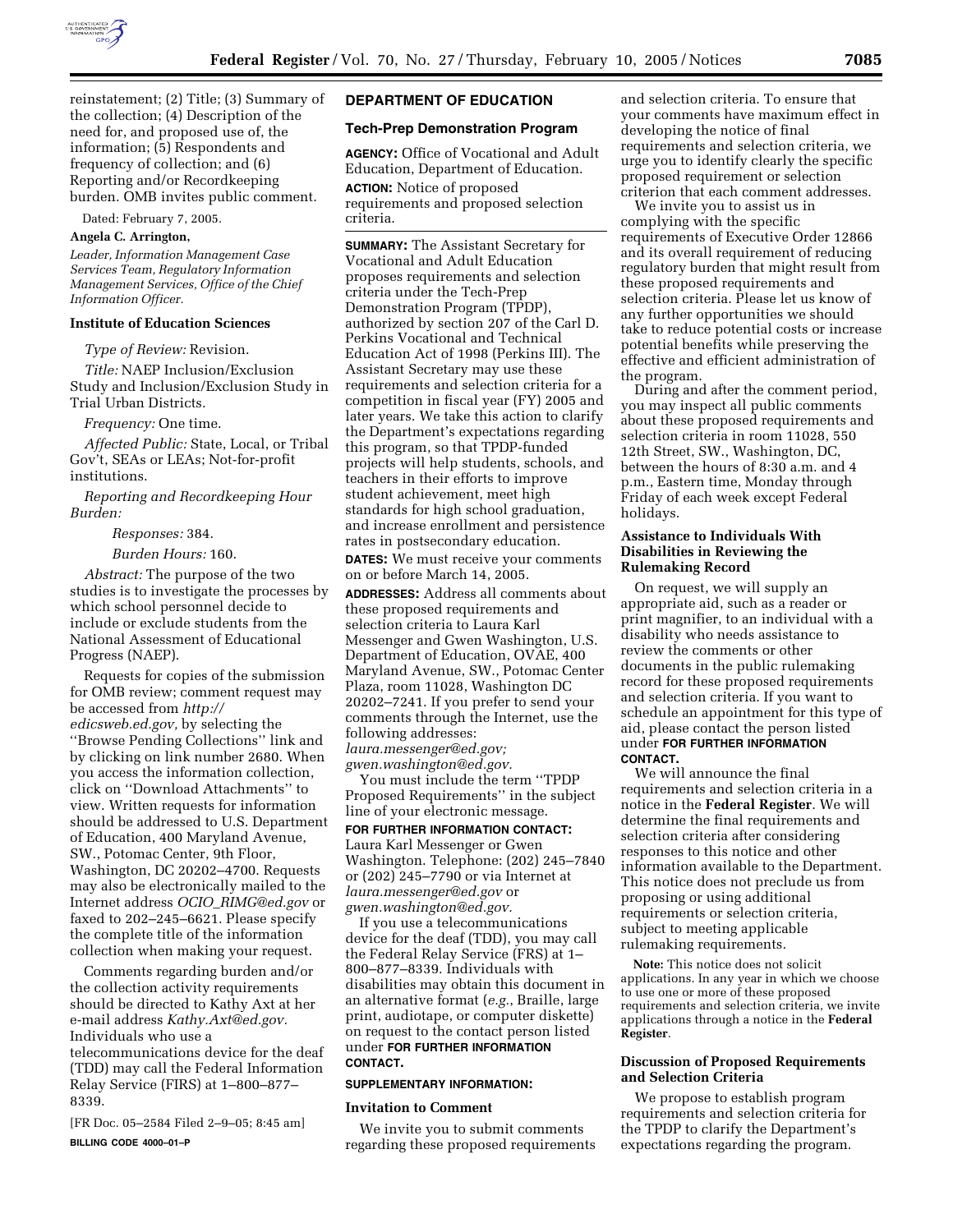Through the TPDP, the Department funds consortia described in section 204(a) of Perkins III to carry out techprep education projects that involve the location of a secondary school on the site of a community college, a business as a member of the consortium, and the voluntary participation of secondary school students.

To be eligible for funding under the TPDP, a consortium must include at least one member in each of the following three categories:

(1) A local educational agency, an intermediate educational agency, an area vocational and technical education school serving secondary school students, or a secondary school funded by the Bureau of Indian Affairs;

(2) (a) A nonprofit institution of higher education that offers a 2-year associate degree, 2-year certificate, or 2 year postsecondary apprenticeship program, or (b) a proprietary institution of higher education that offers a 2-year associate degree program; and

(3) A business (see section 207(b)(1)(B) of Perkins III).

Under the provisions of section 204(a)(1) of Perkins III, to be eligible for consortium membership both nonprofit and proprietary institutions of higher education, including institutions receiving assistance under the Tribally Controlled College or University Assistance Act of 1978 (25 U.S.C. 1801 *et seq.*) and tribally controlled postsecondary vocational and technical institutions, must be qualified as institutions of higher education pursuant to section 102 of the Higher Education Act of 1965 (HEA).

In addition, nonprofit institutions of higher education are eligible only if they are not prohibited from receiving assistance under HEA, title IV, part B (20 U.S.C. 1071 *et seq.*), pursuant to the provisions of section 435(a)(3) of HEA (20 U.S.C. 1083(a)). Proprietary institutions of higher education are eligible only if they are not subject to a default management plan required by the Secretary.

Under the provisions of section 204(a)(2) of Perkins III, consortia may also include one or more: (1) Institutions of higher education that award baccalaureate degrees; (2) employer organizations; or (3) labor organizations.

#### *Proposed Requirements*

To achieve the purposes of section 207 of Perkins III, we propose the following requirements. We may apply these requirements to any TPDP competition and to any projects funded in the future.

(1) Each applicant must submit a signed consortium agreement (Agreement), providing evidence that each of the categories of membership required under section 207 of Perkins III has been satisfied and that each of the required members is eligible for membership under the provisions of Perkins III. The Agreement must contain a signature of commitment from each participating secondary school, community college, and business member, affirming that those entities have formed a consortium to develop, implement, and sustain a TPDP project as described under section 207 of Perkins III. The Agreement also must describe the roles and responsibilities of each consortium member within the proposed TPDP project. The format for the Agreement will be included in the application package.

(2) Each applicant must submit a complete proposed project course sequence plan (Plan), for each program of study within the proposed TPDP project, to demonstrate how the proposed instructional program represents a sequential, four-year program of study that meets the specific criteria set forth in sections 202(a)(3) and 204(c) of Perkins III. The Plan must list the course sequence for each program of study within the proposed TPDP project, describing the specific academic and technical coursework required for all four years of the program. The Plan also must summarize program entrance requirements and specify the associate degree or postsecondary certificate to be earned upon completion of the program. The format for the Plan will be included in the application package.

(3) Each applicant must provide evidence that a secondary school will be physically located on the site of a community college and will provide a complete program of academic and technical coursework at the community college that, at a minimum, meets State requirements for high school graduation. Students must be enrolled full-time in the high school on the community college campus. However, enrolled students may participate in extracurricular activities at their original high school. Proposed projects that involve only the ''virtual'' location of a secondary school on the site of a community college, and projects that involve only satellite community college sites located on the premises of secondary schools, are not eligible for support under this program.

(4) Each applicant must provide an assurance that it will enroll its first student cohort and begin classes by September of the calendar year

following the calendar year in which the grant award is made, and enroll its second, third, and fourth student cohorts by September of each subsequent year of the proposed TPDP project.

(5) Each applicant must submit enrollment goals for the number of students in each student cohort to be enrolled in each year of the proposed TPDP project.

(6) Each applicant must submit annual performance goals for each of the performance indicators discussed below. Successful applicants must reach agreement with us on their annual performance goals for each performance indicator. TPDP-funded projects will be required to use the following performance indicators to measure the progress of students in the TPDP-funded project—

(a) Retention of high school juniors for their senior year in the TPDP-funded program of study;

(b) Completion of one or more mathematics courses in addition to Algebra I, Algebra II, and Geometry by the time of high school graduation;

(c) Completion of one or more science courses in addition to high school Biology and Chemistry by the time of high school graduation;

(d) High school graduation;

(e) Attainment of nine or more postsecondary credits by the time of high school graduation;

(f) Enrollment in postsecondary education following high school graduation;

(g) Reduction in the need for remediation in postsecondary education following high school; and

(h) Attainment of a postsecondary degree or certificate.

(7) Each applicant must submit a plan for annual project evaluations. Each evaluation must be conducted by an independent evaluator and must provide information to the members of the consortium and project staff that will be useful in gauging progress and identifying areas for improvement, particularly with regard to the required performance indicators.

(8) Each applicant must provide an assurance that it will submit annual reports of anticipated enrollment that include the number of students in each cohort who will be enrolled for the subsequent year and, if that number differs from the enrollment goals for that year stated in the approved application, the reasons for such a difference. Each annual report of anticipated enrollment will be due at the end of April.

(9) Each applicant must provide an assurance that it will submit annual project performance reports and a final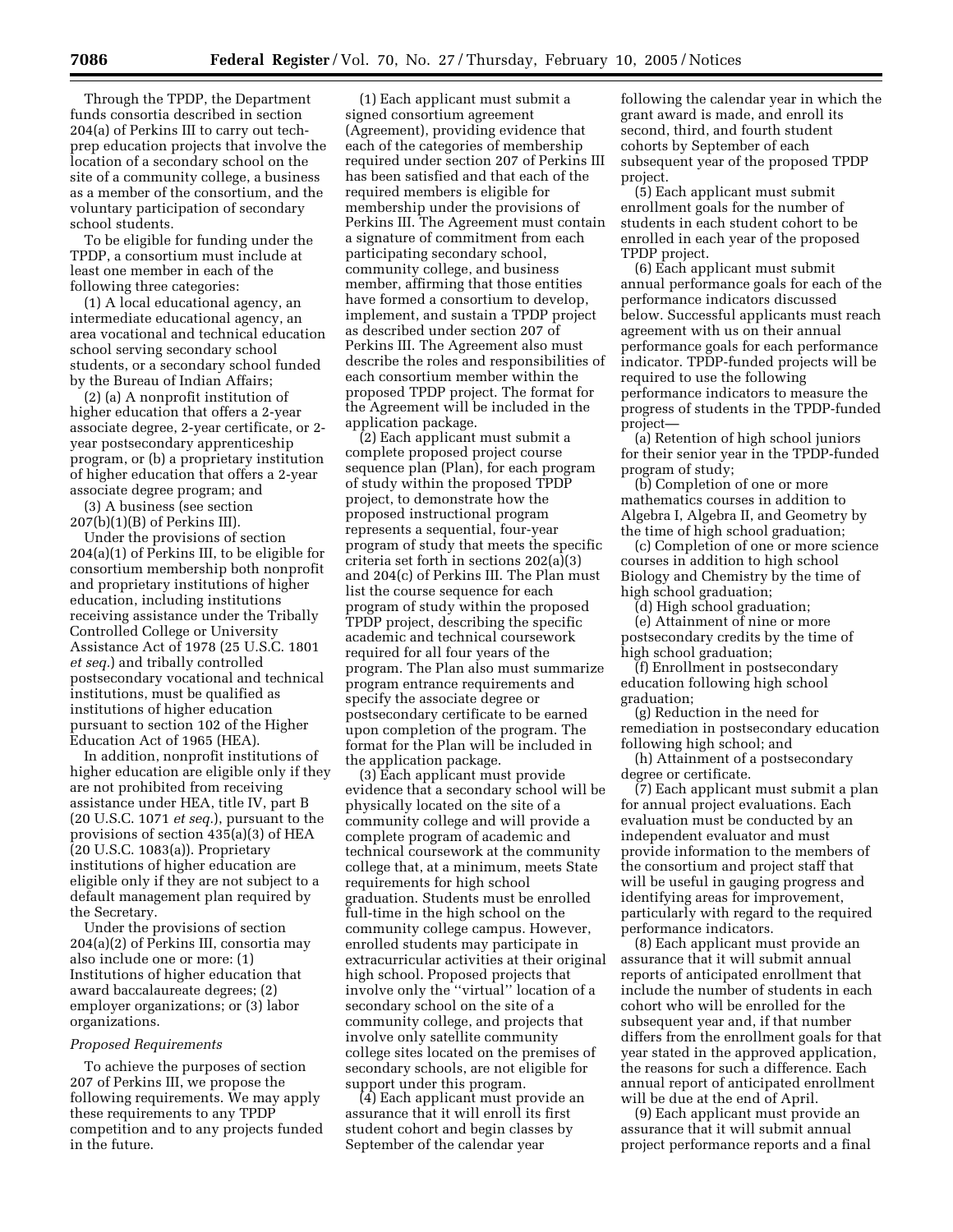project performance report, that: Summarize the TPDP project's progress and significant accomplishments and provide data on the agreed-upon performance indicators and goals; identify barriers to continued progress and outline solutions; include the annual evaluation report that was prepared by the independent evaluator; and review plans for or progress towards sustained operations after the cessation of Federal support. Each annual performance report will be due within 90 days of the end of each project year and the final performance report will be due 90 days after the end of the project.

Funded projects will be required to comply with all requirements adopted in the notice of final requirements and selection criteria to be published in the **Federal Register**. Failure to comply with any applicable program requirement may subject a grantee to special conditions, withholding, or termination.

#### *Proposed Selection Criteria*

We propose to use the following selection criteria to evaluate applications for new grants under this program. We may apply these selection criteria to any TPDP competition in the future.

**Note:** The maximum score for all of these criteria will be 100 points. We will inform applicants of the points or weights assigned to each criterion and sub-criterion for any future competition in a notice published in the **Federal Register.** In addition to the points to be awarded to applicants based on the selection criteria adopted in the notice of final requirements and selection criteria to be published in the **Federal Register,** we will award additional points to applications that satisfy the criteria for special consideration under section  $207(d)(3)$  of Perkins III and will inform applicants of the points assigned to the special consideration under section  $207(\bar{d})(3)$ , in a notice published in the **Federal Register.**

(1) *Quality of the project design.* In determining the quality of the design of the proposed project, we consider the following factors:

(a) The extent to which the applicant demonstrates its readiness to implement a complete, career-oriented, four-year program of study, as evidenced by a formal articulation agreement concerning the structure, content, and sequence of all academic and technical courses to be offered in the proposed tech-prep program and, if applicable, the conditions under which dual credit will be awarded.

(b) The extent to which the applicant's proposed secondary academic and technical course offerings

and graduation requirements prepare students to enter postsecondary education without the need for remediation and are aligned with the entrance requirements for postsecondary degree and certificate programs.

(c) The extent to which the proposed instructional program incorporates high academic standards that equal or exceed those established by the State and reflects industry-recognized skills and knowledge.

(d) The extent to which the applicant demonstrates that consortium efforts will align the ninth-grade and tenthgrade curricula with proposed TPDP program entrance requirements, to ensure a sizable, qualified applicant pool for the proposed TPDP program.

(e) The extent to which the applicant presents a detailed student recruitment plan that is likely to be effective in fulfilling the project's enrollment goals for each year of the project.

(f) The extent to which the applicant demonstrates that it has designed a comprehensive academic and career counseling program for participating students at both the secondary and postsecondary levels and will provide specific support services to ensure students' persistence in the program to the attainment of a postsecondary degree or certificate.

(g) The extent to which the applicant demonstrates that the business member(s) of the consortium and other area employers have agreed to provide structured work-based learning opportunities to TPDP students that are directly related to the proposed technical program(s) of study.

(h) The extent to which the proposed project will provide intensive professional development, specifically designed to help achieve the goals of the program, for secondary and postsecondary instructors, counselors, and administrators involved in the program.

(2) *Quality of the management plan.* In determining the quality of the management plan for the proposed project, we consider the following factors:

(a) The extent to which the management plan outlines specific, measurable goals, objectives, and outcomes to be achieved by the proposed project.

(b) The extent to which the management plan assigns responsibility for the accomplishment of project tasks to specific project personnel and provides timelines for the accomplishment of project tasks.

(c) The extent to which the time commitments of the project director and other key personnel are appropriate and adequate to achieve the objectives of the proposed project.

(3) *Quality of project personnel.* In determining the quality of project personnel, we consider the following factors:

(a) The extent to which the applicant encourages applications for employment from members of groups that have traditionally been underrepresented based on race, color, national origin, gender, age, or disability.

(b) The qualifications, including relevant training and experience, of the project director.

(c) The qualifications, including relevant training and experience, of key project personnel, including teachers, counselors, administrators, and project consultants.

(4) *Adequacy of resources.* In determining the adequacy of resources for the proposed project, we consider the following factors:

(a) The adequacy of support, including facilities, equipment, supplies, and other resources, from the participating institutions.

(b) The extent to which the budget is adequate and costs are reasonable in relation to the objectives and design of the proposed project.

(5) *Quality of the project evaluation.* In determining the quality of the evaluation, we consider the following factors:

(a) The extent to which the methods of evaluation are thorough, feasible, and appropriate, will solicit input from all consortium members regarding program effectiveness, and will yield accurate and reliable data for each of the required performance indicators.

(b) The extent to which the evaluation will produce reports or other documents at appropriate intervals to enable consortium members to use the data for planning and decision making for continuous program improvement.

(c) The extent to which the independent evaluator possesses the necessary background and expertise to carry out the evaluation.

### **Executive Order 12866**

This notice has been reviewed in accordance with Executive Order 12866. Under the terms of the order, we have assessed the potential costs and benefits of this regulatory action.

The potential costs associated with the proposed actions in this notice are those resulting from statutory requirements and those we have determined as necessary for administering this program effectively and efficiently.